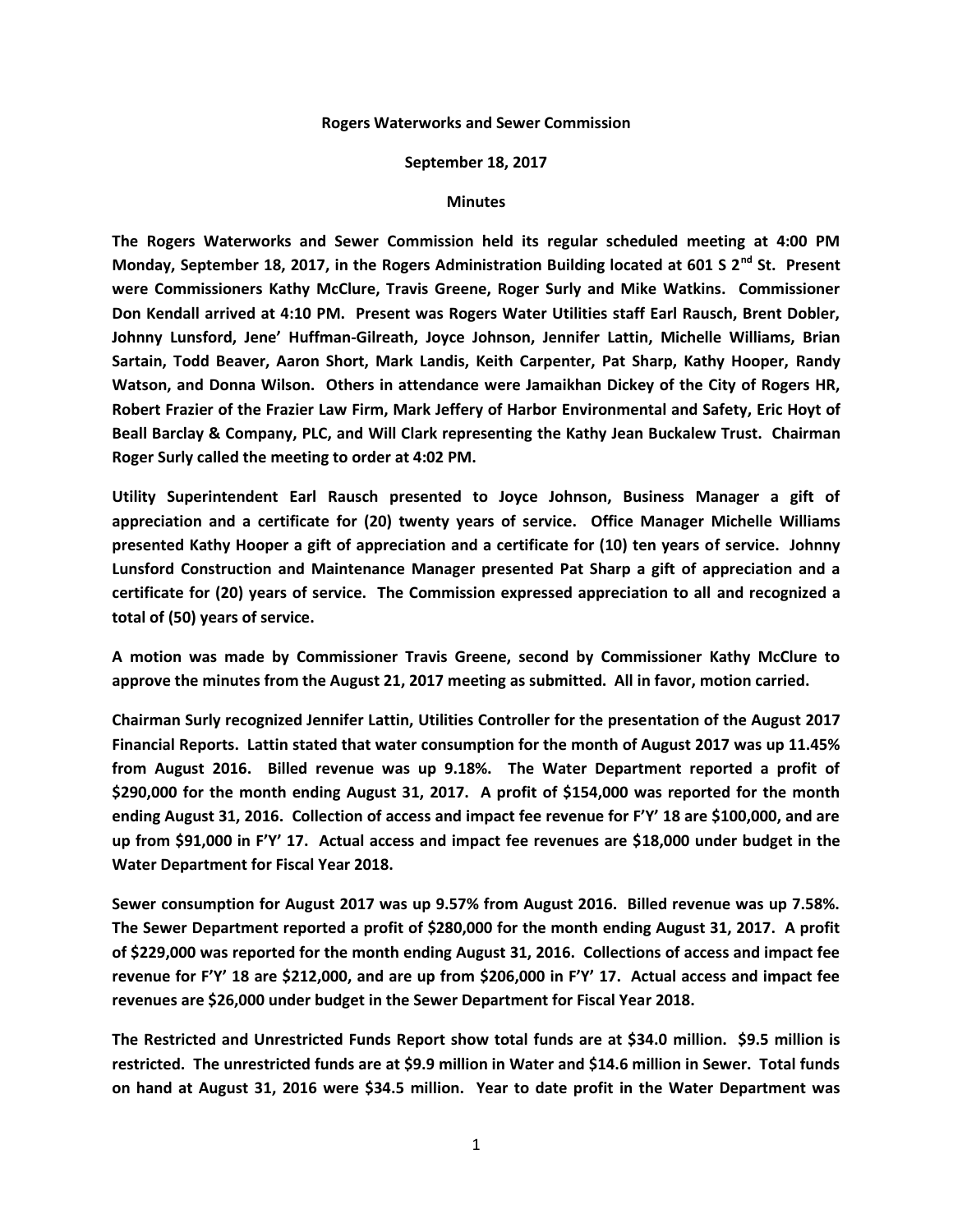**more than the prior year and budget. Year to date profit in the Sewer Department is also more than the prior year and budget. Year to date collections of access and impact fees are more than the prior year and less than budget in the Water and Sewer Departments. There were no questions.**

**Chairman Surly recognized Brian Sartain, Utility Engineer for the presentation of the August Engineering Report. The utilities portion of the Monte Ne Rd reconstruction project is near 90% complete. The next street project to get underway will be the south portion of Bellview Rd-Pleasant Grove Rd contracted with APAC. Crafton & Tull is expected to present the conceptual design soon for the Pleasant Grove Rd Phase III (formerly Southgate Rd) Project. I-49 and Highway 71B Interchange has been delayed due to some Highway Department revisions. The engineering department has now received and working on the changes to move forward on those plans. The West Walnut St Widening Project from 8th Street to Dixieland Rd is ongoing with Crafton & Tull. The Water and Sewer Extension for Shores Avenue design work is complete but are currently acquiring easements. The Stream Stabilization projects are currently under review from the Health Department and will send out to bid upon approval. The recoating project on the Tower Park Ground Storage Tank started today blasting off the old paint. We anticipate having the bids go out later this month for the recoating of the Prairie Creek Ground Storage Tank. We are continuing with McGoodwin, Williams and Yates (MWY) on the Bardenpho Basin Repair Rehab and also with Garver on the Sludge Handling Facility at the RPCF. We expect Garver to present a proposal at the November meeting. Chairman Greene asked about activity on 10th Street and Rozell. Sartain noted this project involves the Street Department rebuilding 9th , 10th, 11th Street and Rozell addressing replacement of some old (AC) water lines. Sartain highlighted on project reviews the hotel Marriott coming to the Promenade area and a new Rogers Elementary School #16 to be located on Garrett Road. Also a new apartment complex will be on Rainbow Road. Sartain referred to a plans review distribution summary, stating that the current total number of reviews is about 70% compared to those in 2006. There were no further questions.**

**Chairman Surly recognized Todd Beaver, RPCF Manager to present the August RPCF Reports. The Discharge Monitoring Report and the Osage Creek Monitoring Report data was not available, but expect to have the report at the next meeting. The purifying equipment in the post aeration building has been out of service, which is used to re-oxygenate the water. We are continuing to troubleshoot the problem and currently working to get the issue resolved, however this resulted in a violation with dissolved oxygen. The BNR train 1 refurbishment is progressing and plans are to get bids to replace some existing mixers and other equipment while it's out of service. There were no questions.**

**Chairman Surly recognized Brent Dobler, Operations Manager for the presentation of the August Operation Reports. Dobler briefly reviewed the graphs relating to the various departments. For the month was 1001 locates and an increase of 8% YTD from 2016. Service calls remain consistent. Shut offs were fewer last year but we see the robo texting/calls to prove successful. The CCTV inspection had some operational issues, which we are in the process of replacing outdated equipment. We anticipate replacing a water pump on the Vac-con flush truck that has been a continuous problem. Valve exercising and leak detection have no significant changes. We have changed out 632 meters this month with a total YTD of 808 meters for FY 18. Two (2) additional routes have been completed on the change out program giving a total of (7) seven routes finished from a grand total of 65. This**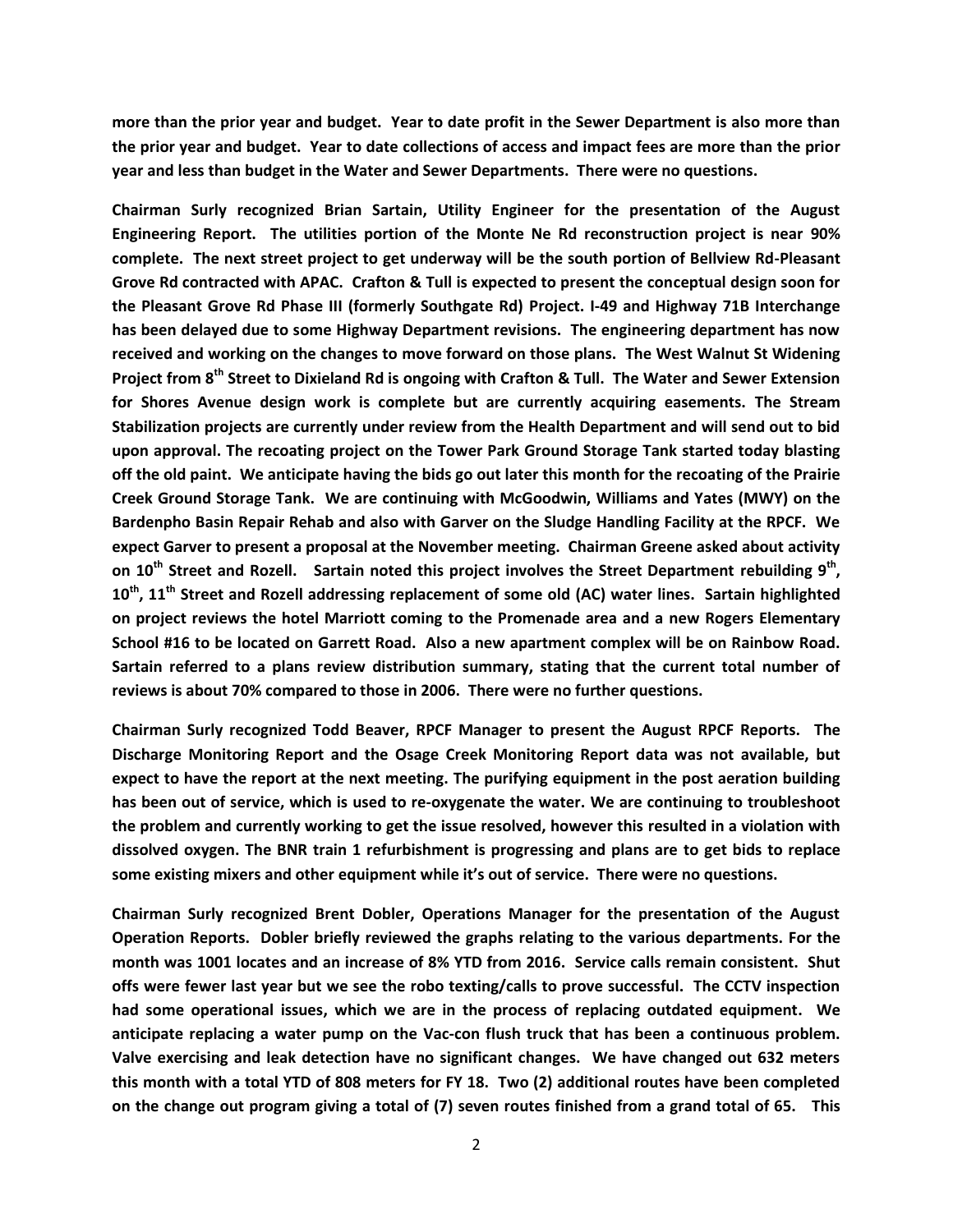**represents approximately over 3,800 meters that have been replaced reducing the read time of (47) forty-seven hours to (8) eight hours. The meter readers are now able to utilize some of their time in other areas such as vegetation control and assisting with changing out meters. There was a sanitary sewer overflow reported at 709 N 12th Pl with a damage payment of near \$17,000 to the customer. Commissioner Don Kendall asked what caused the sanitary sewer overflow. Dobler stated damage was primarily due to grease and tree roots in the sewer main line. We advised the customer to relocate a pop off sewer valve to their cleanout (currently located in the garage) to prevent future sewer backups inside the house. The Lost Water Report is at 14% for the last (12) twelve months, and 3% for the month. The August average daily water usage was 10.8 MGD with a single daily use high of 13.2 MGD. There were no more questions.**

**Chairman Surly recognized Eric Hoyt of Beall Barclay & Company for presentation of the 2017 Water and Sewer Audit Reports. Hoyt reported the effectiveness of internal controls and the detailed written policies in place. This did not identify any significant defficiencies or non-compliance issues. He noted Refunding of the 2006 Water Bonds and the 2007 Sewer Bonds were paid with reserves. Commissioner Don Kendall made a motion, second by Commissioner Mike Watkins to approve the 2017 Water and Sewer Audit Reports. All in favor, motion carried. There were no questions.**

**Chairman Surly recognized Mark Jeffery of Harbor Environmental and Safety to give a brief summary of an environmental compliance audit that was performed for Rogers Water Utilities and the RPCF located at 4300 S Rainbow Road, Rogers. A full detailed report was provided to identify environmental obligations and compliance status at the time of the site inspection. The evaluation recommended action needed to help obtain compliance requirements. Jeffery stated the (2) two most important recommendations is a) Arc Flash Assessment mandated by the NFPA which is a flash hazard analysis required to be conducted in order to protect personnel from the possibility of being injured by an arc flash and b) control of hazardous energy Lockout/Tagout (LOTO) including a written program and training. Commissioner Don Kendall asked if this was an overall study of the whole utility. Jeffery replied yes. Chairman Surly asked how many man hours were needed for the audit. Jeffery stated he had been on site for (1) one week and the environmental audit took (2) two days, however additional time was needed to finalize the report. He expressed appreciation for the cooperation extended throughout his time spent on the premises. There were no further questions.**

**Chairman Surly recognized Earl Rausch, Utility Superintendent for presentation of the RWU Salary Study Adjustment Report. Rausch stated that the Compensation Administration Policy (Resolution No. 17-23) was previously approved to serve as a tool needed to complete the salary study. After meeting with staff and the HR Dept, there were (4) four employees that received an increased salary adjustment totaling \$3,784 to meet minimum pay as listed in the Compensation Administration Policy that was adopted August 21, 2017 and a total of (14) fourteen positions that received a longevity salary adjustment for a total of \$9,886 in both the water and sewer departments. There were (5) five positions with advancement for a total of \$14,880 in both the water and sewer departments for a grand total of \$28,550 that will affect the FY 18 Budget. Commissioner Kathy McClure asked if this amount was representation of an increase to reach a fair market. Rausch replied yes, a total of (14)**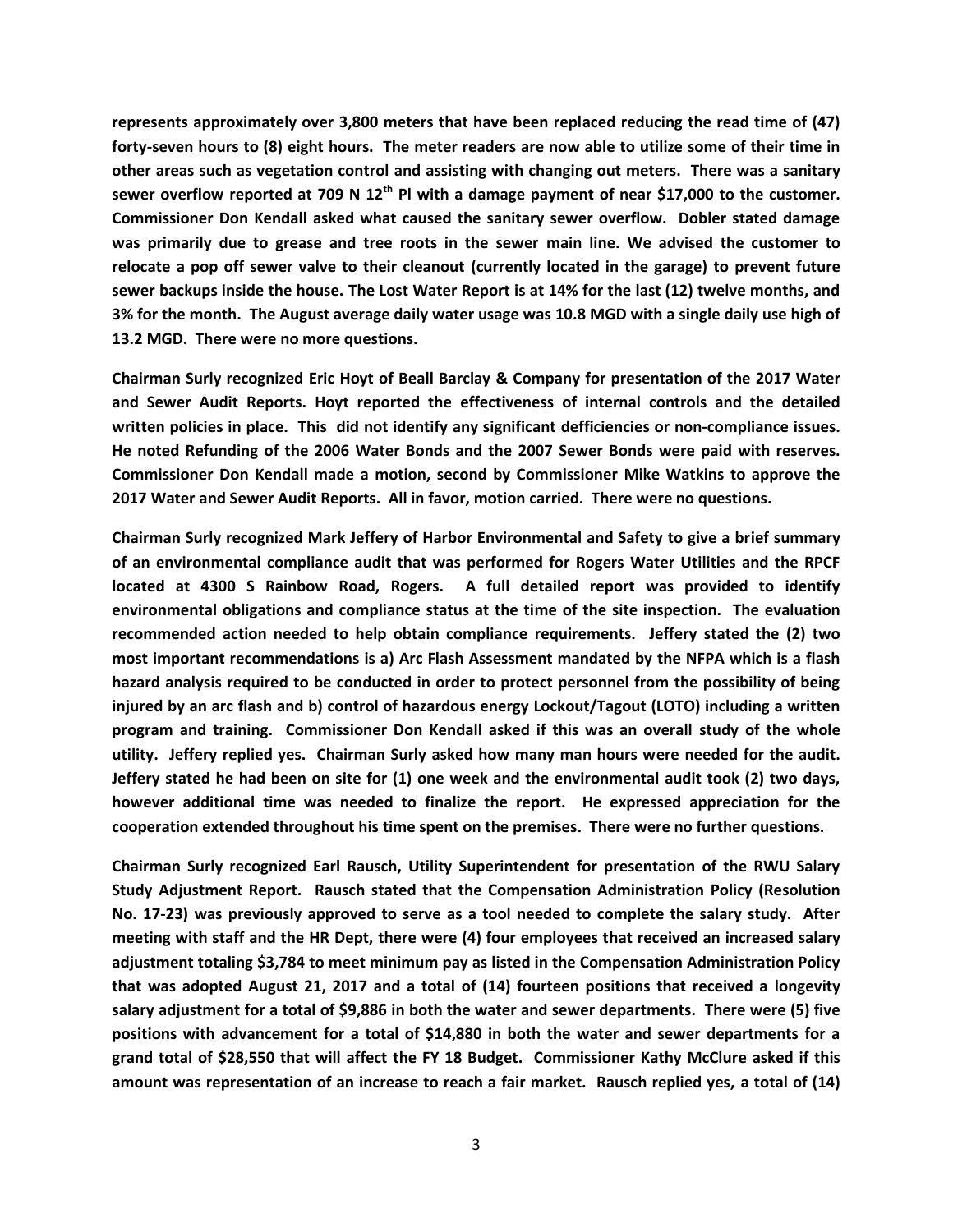**fourteen employee salary adjustments were made per the guidelines of the Johanson Study. There were no further questions.**

**Chairman Surly recognized Jene' Huffman-Gilreath Shared Services Manager to request approval of Resolution No. 17-24 as the Education Assistance Plan and Program for RWU. The Commission believes the adoption of this Plan and Program is in the best interest of RWU and also provide career development and training opportunities for its employees. The employee must have (12) twelve months employment with full-time status to qualify. Chairman Surly asked how much impact to expect in the budget. Huffman-Gilreath stated \$35,000 each was budgeted in both the water and sewer departments. She also added that she would offer assistance to any employee seeking financial aid. A motion was made by Commissioner Kathy McClure, second by Commissioner Don Kendall for the maximum amount of \$5,250 per calendar year per employee for Education Assistance. All in favor, motion carried. There were no further questions.**

**Chairman Surly recognized Brent Dobler for the approval to replace (2) two passenger trucks matching state bid from Superior Automotive in Siloam Springs. The purchase price for the 2018 Ram 1500 4x4 Regular Cab is \$22,230.00 and the 2018 Ram 15 4x2 Crew Cab is \$24,488.00. This is a budgeted item. Commissioner Travis Greene made a motion, second by Commissioner Don Kendall to approve the total purchase of \$46,718.00 from Superior Automotive for (2) two 2018 Ram trucks replacing (2) two existing trucks on our fleet.**

**Chairman Surly recognized Earl Rausch to present Resolution No. 17-25, a Resolution Authorizing and Approving an Agreement with XNA Real Estate, LLC Concerning a Wall on Lot 17 Crow's Nest First Addition, Benton County, Arkansas. Earl Rausch gave a general description of the proposed agreement with XNA Real Estate, LLC. Robert Frazier then informed the Commission of a lawsuit against Rogers Water Utilities, the Commission, the Benton County Planning Board, and XNA Real Estate, LLC brought by The Kathy Jean Buckalew Revocable Trust Dated January 28, 2016, a copy of which he had just received at the meeting and given to him by Will Clark, an attorney for the Buckalew Trust. Mr. Frazier then introduced Mr. Clark, who gave his description of the lawsuit.**

**Mr. Frazier gave the Commission some additional background on the events leading up to the proposed agreement, much of which are reflected in the demand letter from Mr. Frazier attached as Exhibit 2 to the proposed agreement. Mr. Frazier recommended that the Commission approve the proposed agreement, noting, among other things, that the agreement contained an indemnity provision whereby RWU and the Commission could look to XNA Real Estate, LLC for reimbursement for legal fees in defending against the Buckalew Trust lawsuit and that the proposed agreement would settle the dispute with XNA Real Estate, LLC and prevent any litigation with XNA Real Estate, LLC.**

**Mr. Frazier and Mr. Clark addressed several questions asked by the Commissioners. Mr. Clark indicated his opposition to the proposed agreement.**

**The Commission asked whether staff recommended approval of the proposed agreement. Mr. Rausch indicated that staff did recommend approval of the agreement, noting that the approach used in the agreement with XNA Real Estate, LLC was similar to the approach taken in other cases of**